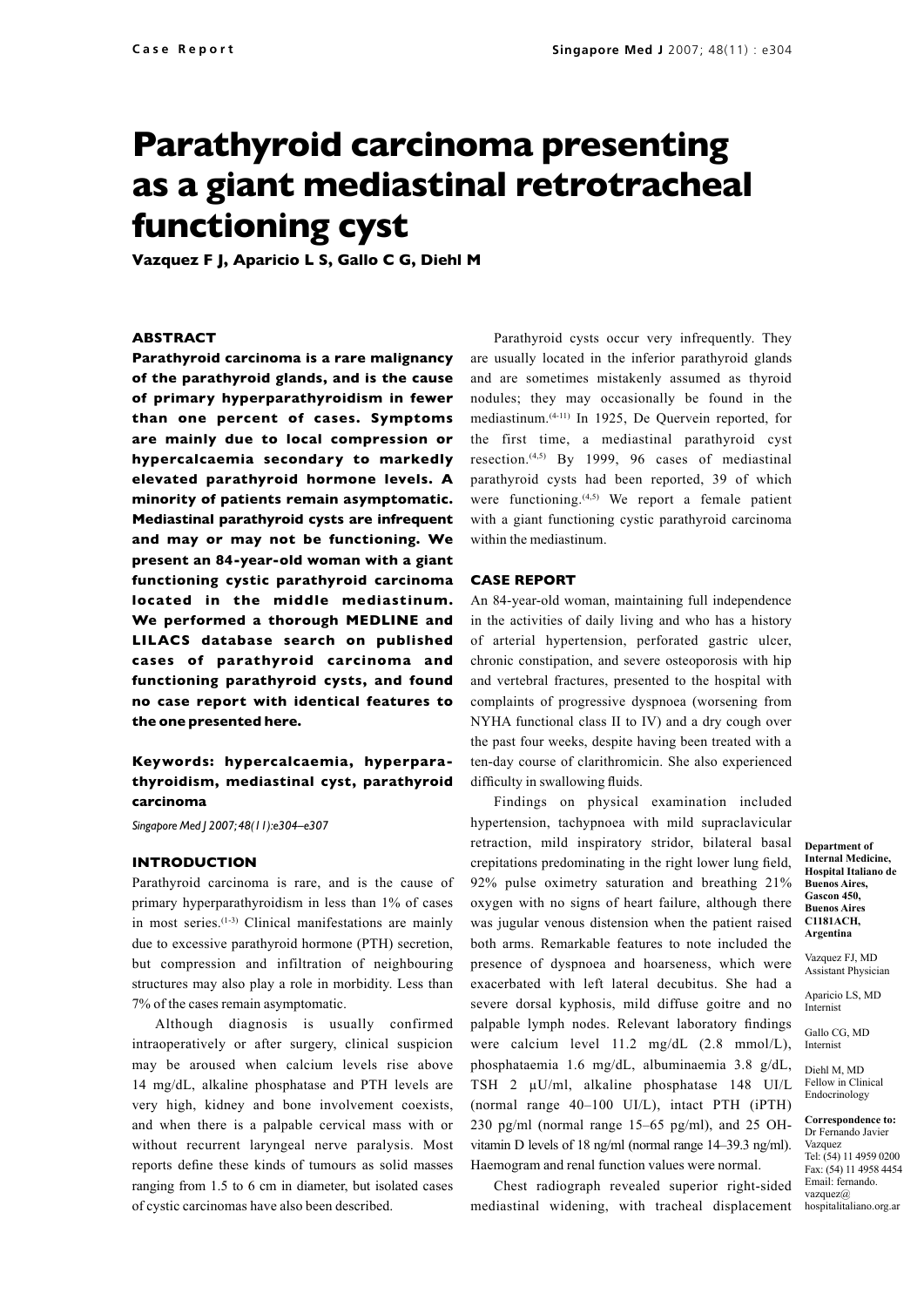

**Fig. 1** Chest radiograph shows superior right-sided mediastinal widening, tracheal displacement and a mild interstitial infiltrate at the right base.



**Fig. 2** CT image shows a right medial mediastinal mass with tracheal and superior vena cava displacement.



**Fig. 3** Axial T2-W MR image shows a fluid-fluid level with two different intensities within the mass.

to the left and a mild interstitial infiltrate at the right base (Fig. 1). Cranial radiographs showed radiolucent areas suggesting hyperparathyroidism-related bone involvement. Computed tomography (CT) revealed a right medial mediastinal mass with tracheal and superior vena cava displacement to the left and right, respectively. Posterolateral oesophageal displacement and bilateral alveolointerstitial infiltrates predominating in the right base were also noted (Fig. 2). Due to dysphagia and suspicions of an aspiration pneumonia, an oesophageal transit using X-ray fluoroscopy was performed; this showed a remarkable lumen displacement due to extrinsic compression of the oesophagus and massive aspiration of barium contrast in the first few swallows. The procedure was therefore terminated.

During her hospital stay, the hypercalcaemia was treated with parenteral hydration, subcutaneous calcitonin and a 90-mg pamidronate infusion. In order to evaluate the tracheobronchial lumen and to perform a bronchoalveolar lavage of the infiltrate, bronchoscopy was initiated, but the procedure had to be discontinued due to excessive tracheal deviation and patient intolerance (i.e., cough, dyspnoea, and oxygen desaturation). A CT-guided fine-needle aspiration of the mass was then performed. Brownish fluid that was microscopically defined as serosanguineous was obtained, but the pathologist was unable to define its histological origin. Shortly after the procedure, the patient's dyspnoea and dysphagia worsened, and calcium levels rose.

For further evaluation, we performed a gadolinium-enhanced chest magnetic resonance (MR) angiography. The MR angiography of the neck revealed a voluminous mediastinal tumoral formation (58 mm wide  $\times$  89 mm high), which displaced the trachea forward and to the left, the aorta to the left, and seemed to compress a calibre-decreased superior vena cava. T2-weighted images showed a fluid-fluid level with two different intensities within the mass. The cyst pushed the right thyroid lobe forward and the oesophagus posteriorly (Fig. 3). Technetium-99 (Tc-99) sestamibi scintigraphy revealed an area of increased tracer uptake in the cyst limits, which is suggestive of its parathyroid origin.

In order to alleviate the patient's symptoms and obtain a diagnosis, a repeated CT-guided puncture was attempted, which produced 37 ml of brownish fluid. Symptoms improved transiently during the first 24 hours after the procedure. Part of the fluid aspirate and a blood sample were processed simultaneously for iPTH and thyroglobulin. Cytology yielded negative results for a second time. iPTH levels in the fluid aspirate were  $> 2000$  pg/ml (maximum dilution limit)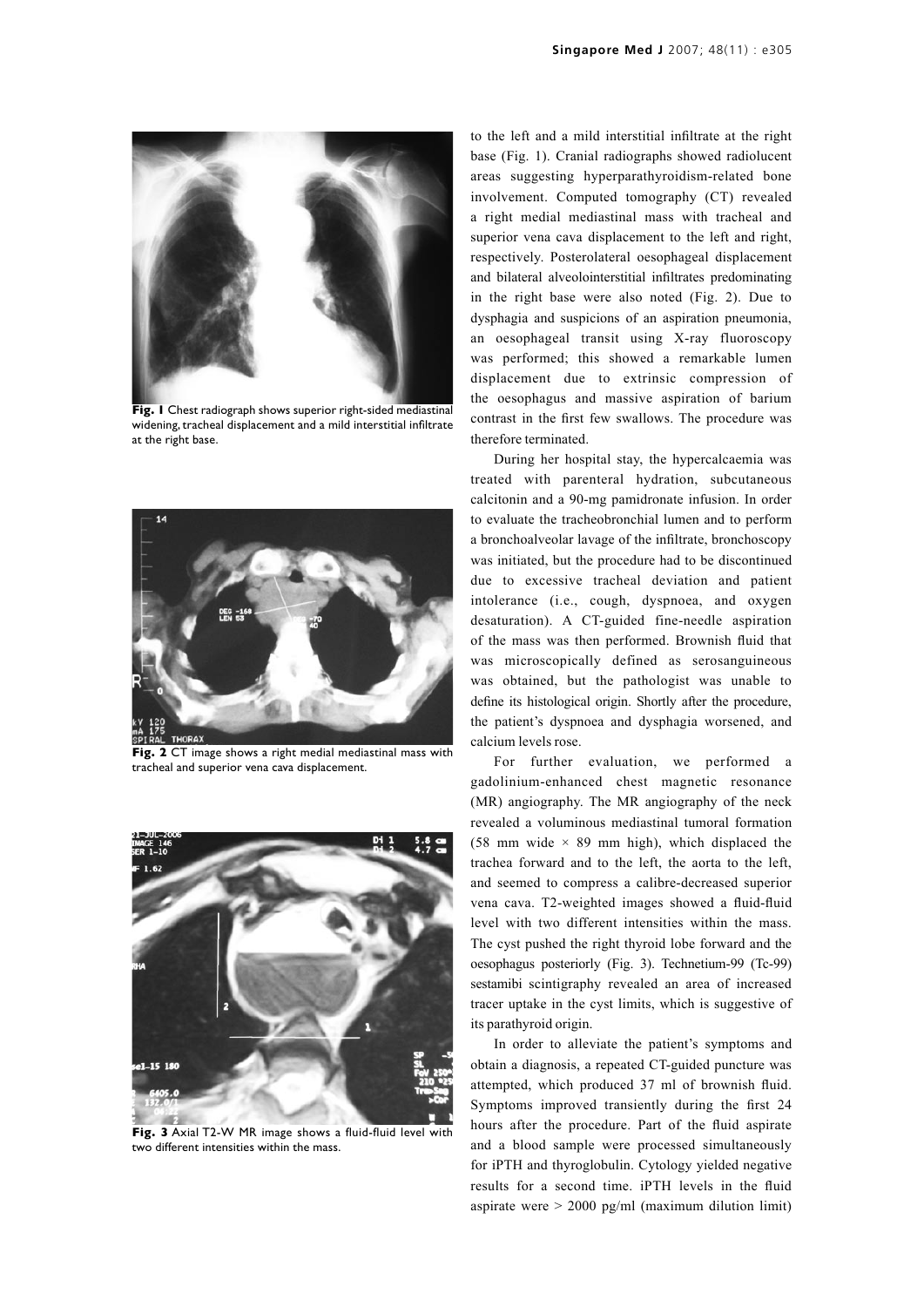and blood iPTH  $> 190$  pg/ml, while thyroglobulin levels were 2.7 ng/ml in the fluid aspirate and blood samples as well.

In spite of the patient's advanced age and her progressively worsening state, a surgical resolution was proposed in order to reach an aetiological confirmation and to alleviate persistent symptoms. Surgery was finally approached through a cervicotomy. Intraoperatively, a hard mass infiltrating neighbouring structures, such as thyroid gland, carotid artery, oesophagus and trachea, was found. The procedure had to be terminated as any attempt to remove the mass produced substantial bleeding. The cyst-wall biopsy revealed parathyroid tissue. By correlating clinical, histological and intraoperative findings, a diagnosis of parathyroid carcinoma was established. To this day, the patient remains well with mild dysphagia and moderate dyspnoea upon exertion, and requires enteral feeding.

#### **DISCUSSION**

There are approximately 700 reports of parathyroid carcinomas.(1-3) Most of them have been diagnosed while evaluating a primary hyperparathyroidism or a cervical mass, but a few have been detected from mediastinal, usually solid and small-sized, tumours. The median age gathered from aetiological confirmation ranges from 44 to 54 years.<sup> $(1,2)$ </sup> Its course varies; while one-third of the patients may remain tumour-free after a complete resection, another third may have a local recurrence or distant metastases mainly in lymph nodes, lungs, bones and liver. The remaining third may experience an aggressive behaviour which ultimately leads to death.<sup>(1,2)</sup> Hypercalcaemia secondary to tumour-cell PTH hyperproduction, accounts for the main cause of morbimortality in this group of patients. An elevation of PTH levels is usually reported as three to ten-fold above normal, while calcium levels may be found above 14 mg/dL.

In our case, the main problem arose from tumoral infiltration and compression of neighbouring structures. Calcium values were not as high as the average value, which might have been associated with a coexistent vitamin D insufficiency and only moderately increased values of iPTH by three-fold. The latter might have been related to the cystic features of the tumour with a lesser amount of functioning cells than a solid mass. On the other hand, macroscopic parathyroid cysts, defined as  $\geq 1$  cm in size, are wellknown but infrequent entities. Cases reported so far show that most of them are cervical and only 94 were located within the mediastinum (i.e., wholly mediastinal or cervicomediastinal). This last group of mediastinally-located cysts was usually found in the anterosuperior compartment.<sup>(4,5,7,12)</sup>

Although cysts occur 2.5 times more frequently in women than in men, functioning cysts seem to occur 1.6 times more frequently in men.<sup>(5)</sup> Most cases are uniloculated, encapsulated and contain a transparent fluid, although they may occasionally be sanguineous. Mediastinal parathyroid cyst descriptions abound in literature, ranging from 0.5 to 12 cm in size. Most of them are small  $(< 4$  cm) and giant cysts are the exception.<sup> $(5,13)$ </sup> There are a myriad of theories proposed to explain the mechanisms for the formation of these cysts: gradual intraglandular fluid accumulation creating a retention cyst; microcyst coalescence; cystic degeneration of a parathyroid adenoma; productive vestiges of remnant Kursteiner canals; or cysts derived from embryologic pieces of the third and fourth branchial arches.(4,7,12)

Depending on whether they are located in the anterior, middle or posterior compartments in the mediastinum, cysts are classified into: (1) anterosuperior, i.e., pretracheal and retrosternal, which are the most frequently seen and usually originate in the inferior glands, although proliferation from supernumerary glands may also occur; (2) middle mediastinal, such as the case described here, located in the retrotracheal region; and (3) posterior mediastinal, which are rarely found.<sup>(5)</sup>

Patients with mediastinal parathyroid cysts may be free of symptoms, or may be symptomatic due to tracheal, oesophageal or superior vena cava compression, recurrent laryngeal nerve involvement or elevated PTH-induced hypercalcaemia.<sup>(4,9,11,12)</sup> Suspicions of a parathyroid origin, aroused from an increased tracer uptake after a Tc-99 sestamibi scan, may be confirmed by an elevated cystic fluid-serumiPTH ratio after a fine-needle aspiration, or through a surgical biopsy. Small and asymptomatic cysts, especially nonfunctioning ones, may be treated with a minimally-invasive puncture and aspiration. Bigger and symptomatic cysts usually require surgery.<sup>(5)</sup> The treatment of choice for parathyroid carcinoma is surgical resection, and medical treatment is required for the management of hypercalcaemia. As for other treatment methods, chemotherapy has not yet been proven useful, and the role of radiotherapy is controversial.(14,15) This is the first known case report of giant functioning parathyroid carcinomas located in the middle mediastinum with cystic features.

### **REFERENCES**

1. Shane E. Clinical review 122: parathyroid carcinoma. J Clin Endocrinol Metab 2001; 86:485-93.